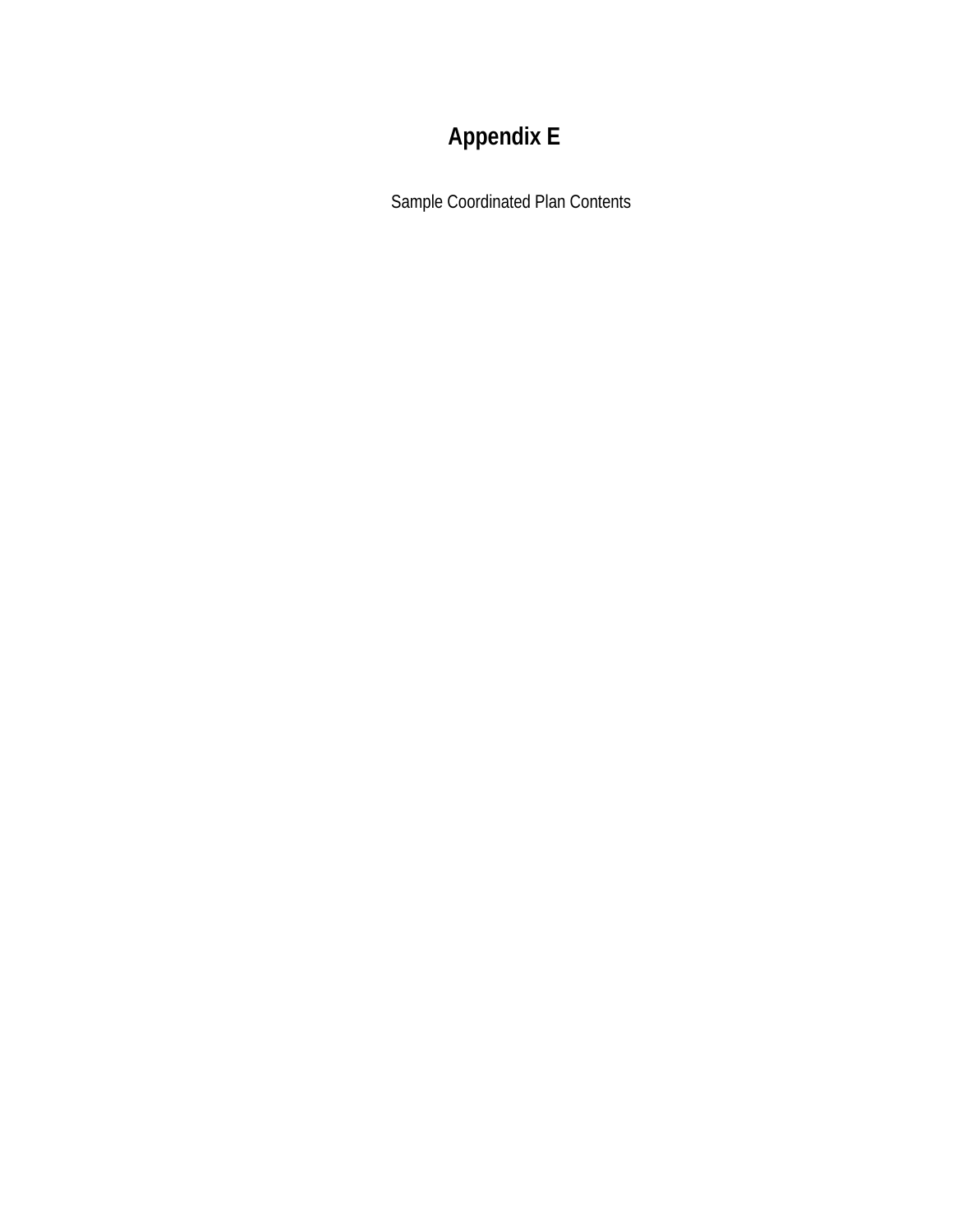# **Sample Coordinated Plan Contents**

# **South Carolina**

| Section 1  | Purpose and Background of Coordination Plan     |
|------------|-------------------------------------------------|
|            | Background                                      |
|            | <b>Planning Process</b>                         |
|            | <b>Funding Barriers to Coordination</b>         |
|            | Non-regulatory Challenges                       |
|            | Conclusion                                      |
|            | Organization of the Document                    |
| Section 2  | Introducing the Region                          |
|            | Profile of the Region                           |
|            | <b>Services</b>                                 |
|            | <b>Identified Transportation Gaps and Needs</b> |
|            | 2006 SCDOT Survey                               |
|            | <b>COG Sponsored Meeting</b>                    |
|            | State-Based Use of Technology                   |
| Section 3  | State of Coordination in the Region             |
|            | <b>Efforts to Coordinate</b>                    |
|            | Efforts Identified through COG Meetings         |
|            | <b>Barriers to Coordination</b>                 |
|            | Opportunities to Coordinate                     |
| Section 4  | <b>Coordination Strategies and Actions</b>      |
|            | Information Sharing                             |
|            | Marketing/Public Information                    |
|            | Capacity Planning                               |
| Section 5  | Considerations for Implementation               |
|            | <b>Considerations for Developing Projects</b>   |
|            | <b>Considerations for Prioritizing Projects</b> |
|            | <b>Carrying Out Projects</b>                    |
|            | <b>Project Evaluation Guidelines</b>            |
| Appendices | 2006 SCDOT Survey                               |
|            | <b>Regional Meeting Summaries</b>               |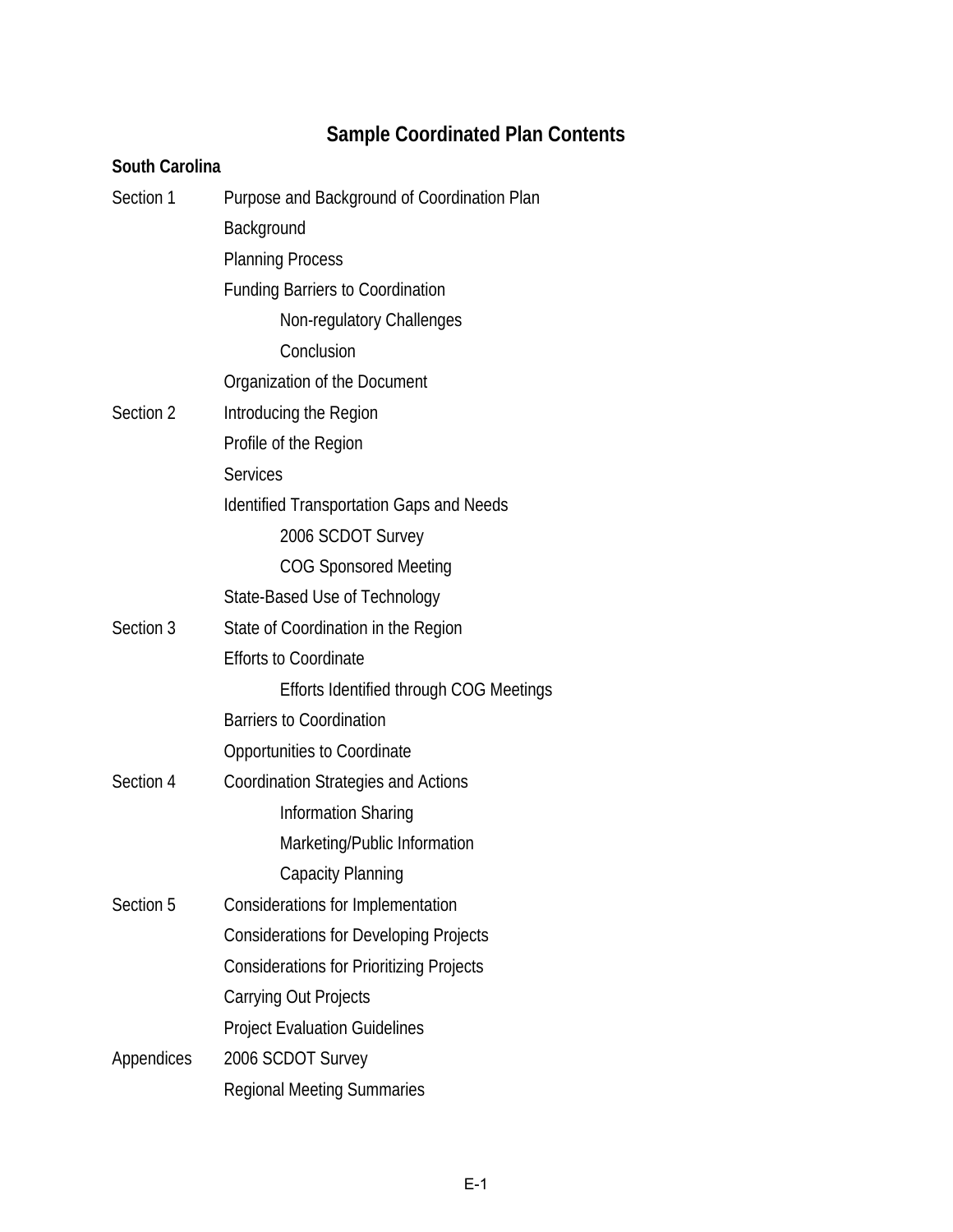# Technology Resources for Transportation Coordination

#### **Alaska**

- Introduction
- Community Background
- Inventory of Resources and Services

See dot.alaska.gov/stwdplng/transit/pub/AKlimitedcoordinationplanfinal060707.pdf

### **Vermont**

- Introduction
- Coordination in Vermont
- Target Populations and Services
- Regional Transportation Issues
- State Coordination Strategies
- JARC and New Freedom Selection Criteria
- Local Coordination Plans
- Appendices SAFETEA-LU Coordinated Planning Requirements
	- Overview of Section 5310, 5316, and 5317 FTA Programs
		- Public Workshop Meeting Notes
		- Acronyms

# **Maryland**

- Background/Requirements
- Planning Process: Outreach/Participation
- Transportation Needs of Individuals with Disabilities, Older Adults, and People with Lower Income
- Current Transportation Services and Resources
- Unmet Transportation Needs and Issues
- Recommended Strategies and Potential Projects
- Coordination Institutional Structure and Ongoing Arrangements
- Plan Adoption